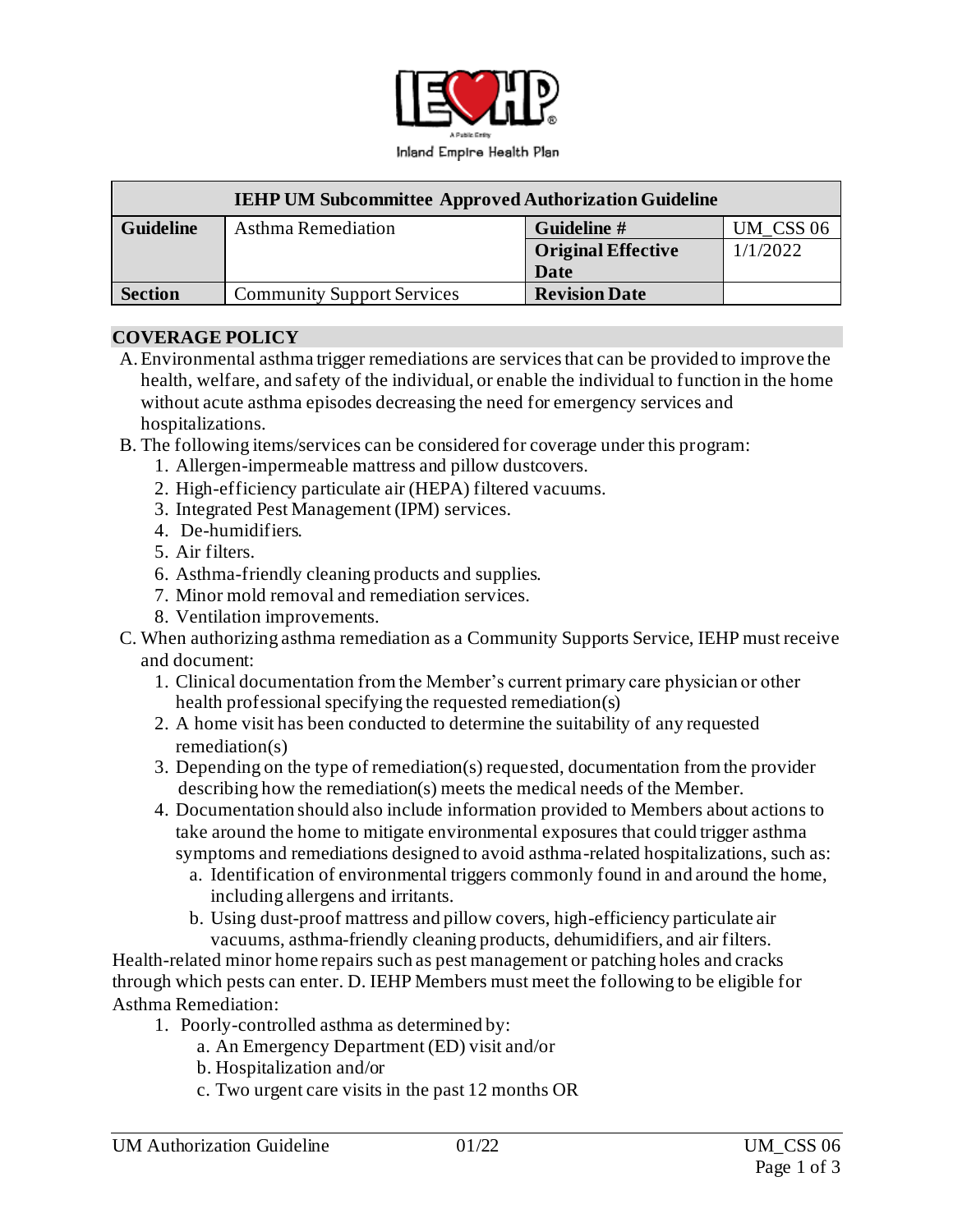- d. A score of 19 or lower on the Asthma Control Test (see Appendix A)
- 2. Documentation from a licensed health care provider that Asthma Remediation will likely help avoid asthma-related hospitalizations or ED visits.
- D.The services are available in a home that is owned, rented, leased or occupied by the Member and their caregiver.

## **COVERAGE LIMITATIONS AND EXCLUSIONS**

- A.IEHP determines Asthma Remediation services are medically appropriate and a costeffective substitute or setting to the State Plan service.
- B. Beneficiaries are not required to use Community Supports Services
- C. The Community Supports Service is authorized and identified in the Medi-Cal managed care plan contracts.
- D. If another State Plan service such as Durable Medical Equipment is available and would accomplish the same goals of preventing Asthma emergencies and hospitalizations.
- E. Asthma remediations must be conducted in accordance with applicable State and local building codes.
- F. Asthma remediation modifications are limited to those that are of direct medical or remedial benefit to the beneficiary and exclude adaptations or improvements that are of general utility to the household. Remediations may include finishing (e.g., drywall and painting) to return the home to a habitable condition, but do not include aesthetic embellishments.
- G. Individuals may not be receiving duplicative services from other State, local or federally funded programs, which should always be considered first before using Medi-Cal funding.
- H. Before commencement of a physical adaptation to the home or installation of equipment in the home, the managed care plan must provide the owner and the beneficiary with written documentation that the modifications are permanent, and that the State is not responsible for maintenance or repair of any modification nor for removal of any modification if the participant ceases to reside at the residence.
- I. Asthma remediations are payable up to a total lifetime maximum of \$7,500.00. The only exception to the \$7,500.00 total maximum is if the beneficiary's condition has changed so significantly that additional modifications are necessary to ensure the health, welfare, and safety of the beneficiary, or are necessary to enable the beneficiary to function with greater independence in the home and avoid institutionalization or hospitalization.
- J. For a home that is not owned by the individual, the individual must provide written consent from the owner for physical adaptations to the home or for equipment that is physically installed in the home.
- K. Asthma Remediation should not interfere with EPSDT benefits. All appropriate EPSDT services should be provided and Community Supports Services should be complementary.

## **ADDITIONAL INFORMATION**

N/A

## **CLINICAL/REGULATORY RESOURCE**

California Advancing and Innovating Medi-Cal Proposal (CalAIM) is an initiative by the Department of Health Care Services (DHCS) to improve the quality of life and health outcomes of Medi-Cal beneficiaries. A key feature of CalAIM is the introduction of a menu of In Lieu of Services (ILOS), medically appropriate and cost-effective alternatives to services covered under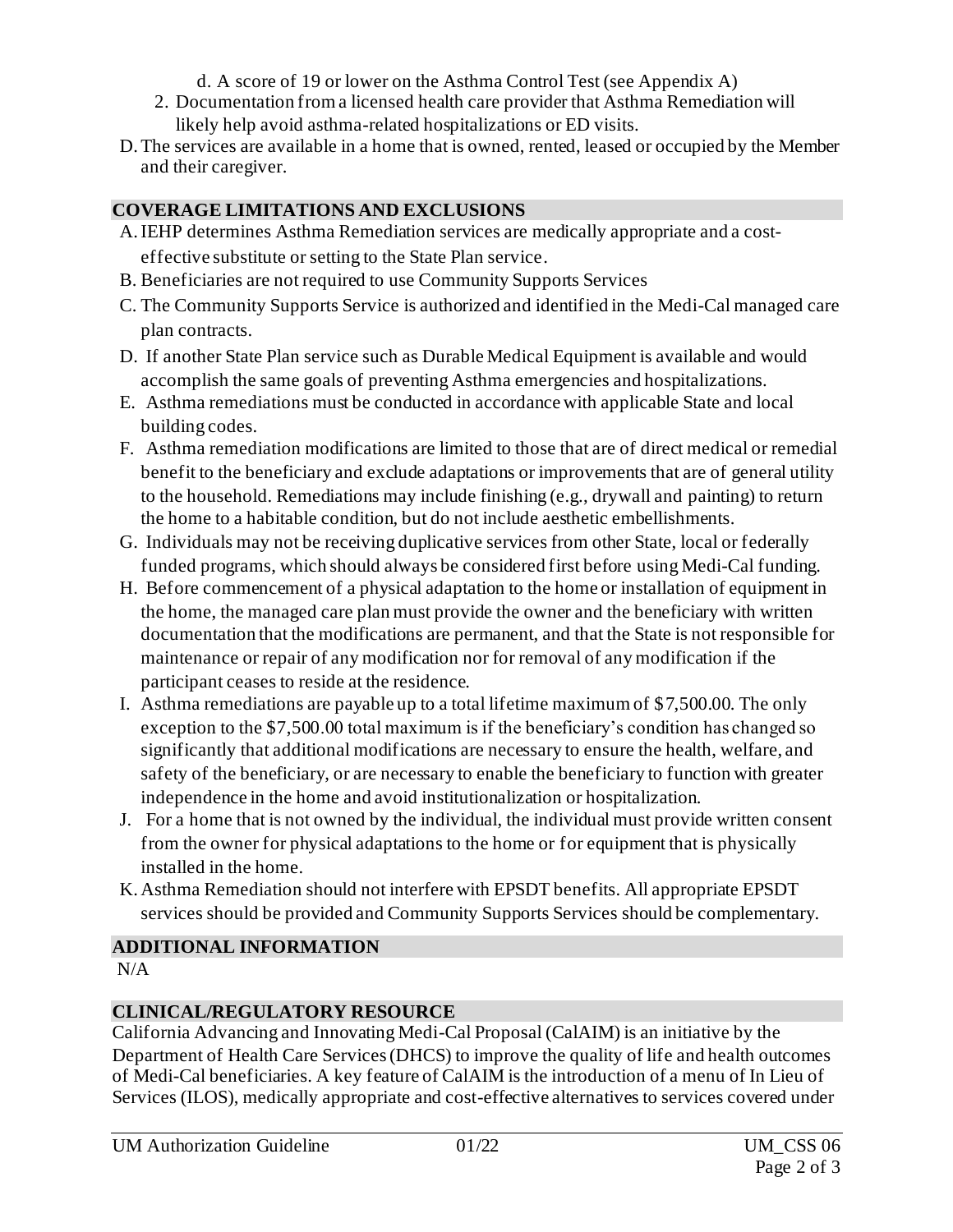the State Plan. Federal regulation allows states to permit Medicaid managed care organizations to offer ILOS as an option to Members (Code of Federal Regulations).

#### **DEFINITION OF TERMS**

 $N/A$ 

#### **REFERENCES**

Nathan, RA, CA Sorkness, M Kosinski, M Schatz, JT Li, P Marcus, JJ Murray, TB Pendergraft. 2004. Development of the asthma control test: a survey for assessing asthma control. J Allergy Clin Immunol. 113(1): 59-65.

State of California-Health and Human Services Agency, Department of Health Care Services, 2021. Medi-Cal In Lieu of Services (ILOS) Policy Guide, III. In Lieu of Services-Service Definitions.

US Department of Housing and Urban Development, Office of Lead Hazard Control and Health Homes. 2018. Guide to Sustaining Effective Asthma Home Intervention Programs, Appendix B. Pathways to Medicaid Reimbursement, p 40-49.

[https://www.hud.gov/sites/dfiles/HH/documents/HUD%20Asthma%20Guide%20Document\\_Fin](https://www.hud.gov/sites/dfiles/HH/documents/HUD%20Asthma%20Guide%20Document_Final_7_18.pdf) [al\\_7\\_18.pdf](https://www.hud.gov/sites/dfiles/HH/documents/HUD%20Asthma%20Guide%20Document_Final_7_18.pdf). Accessed December 3, 2021.

#### **DISCLAIMER**

IEHP Clinical Authorization Guidelines (CAG) are developed to assist in administering plan benefits, they do not constitute a description of plan benefits. The Clinical Authorization Guidelines (CAG) express IEHP's determination of whether certain services or supplies are medically necessary, experimental and investigational, or cosmetic. IEHP has reached these conclusions based upon a review of currently available clinical information (including clinical outcome studies in the peer-reviewed published medical literature, regulatory status of the technology, evidence-based guidelines of public health and health research agencies, evidencebased guidelines and positions of leading national health professional organizations, views of physicians practicing in relevant clinical areas, and other relevant factors). IEHP makes no representations and accepts no liability with respect to the content of any external information cited or relied upon in the Clinical Authorization Guidelines (CAG). IEHP expressly and solely reserves the right to revise the Clinical Authorization Guidelines (CAG), as clinical information changes.